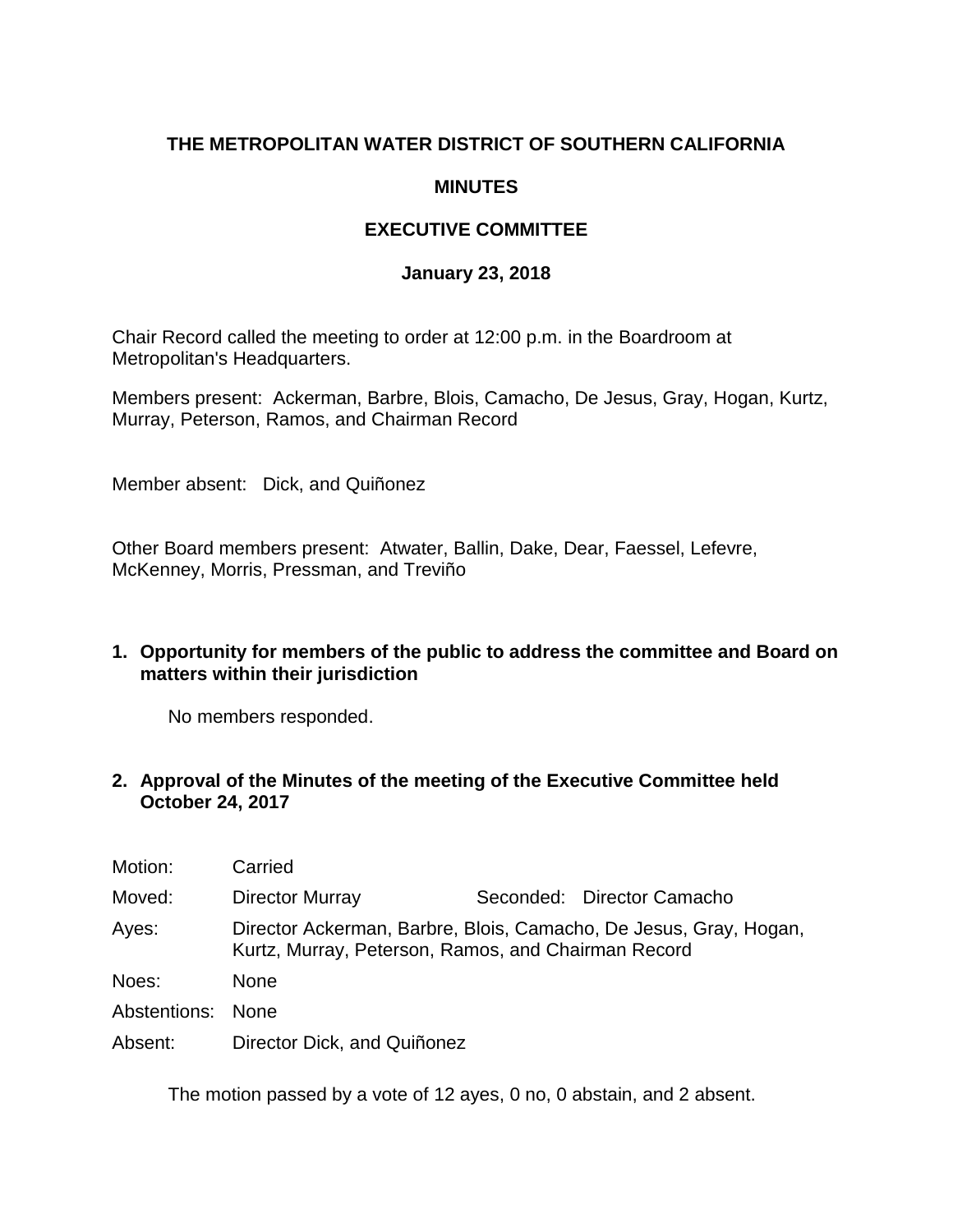#### **3. CHAIRMAN'S REPORT**

Chair Record stated that on January 19, 2018 he and other Metropolitan Board members met with San Diego County Water Authority board members. Additional meetings are scheduled in February.

#### **4. OTHER MATTERS**

None

## **5. CONSENT CALENDAR ITEMS – ACTION**

None

## **6. OTHER BOARD ITEMS – ACTION**

None

## **7. BOARD INFORMATION ITEMS**

None

## **8. DEPARTMENT HEAD'S REPORTS**

a. Subject: General Manager's report of Metropolitan's activities

Presented by: General Manager Jeffrey Kightlinger

Jeff Kightlinger reminded Board members that on January 24, 2018 Metropolitan would be testing the emergency response service.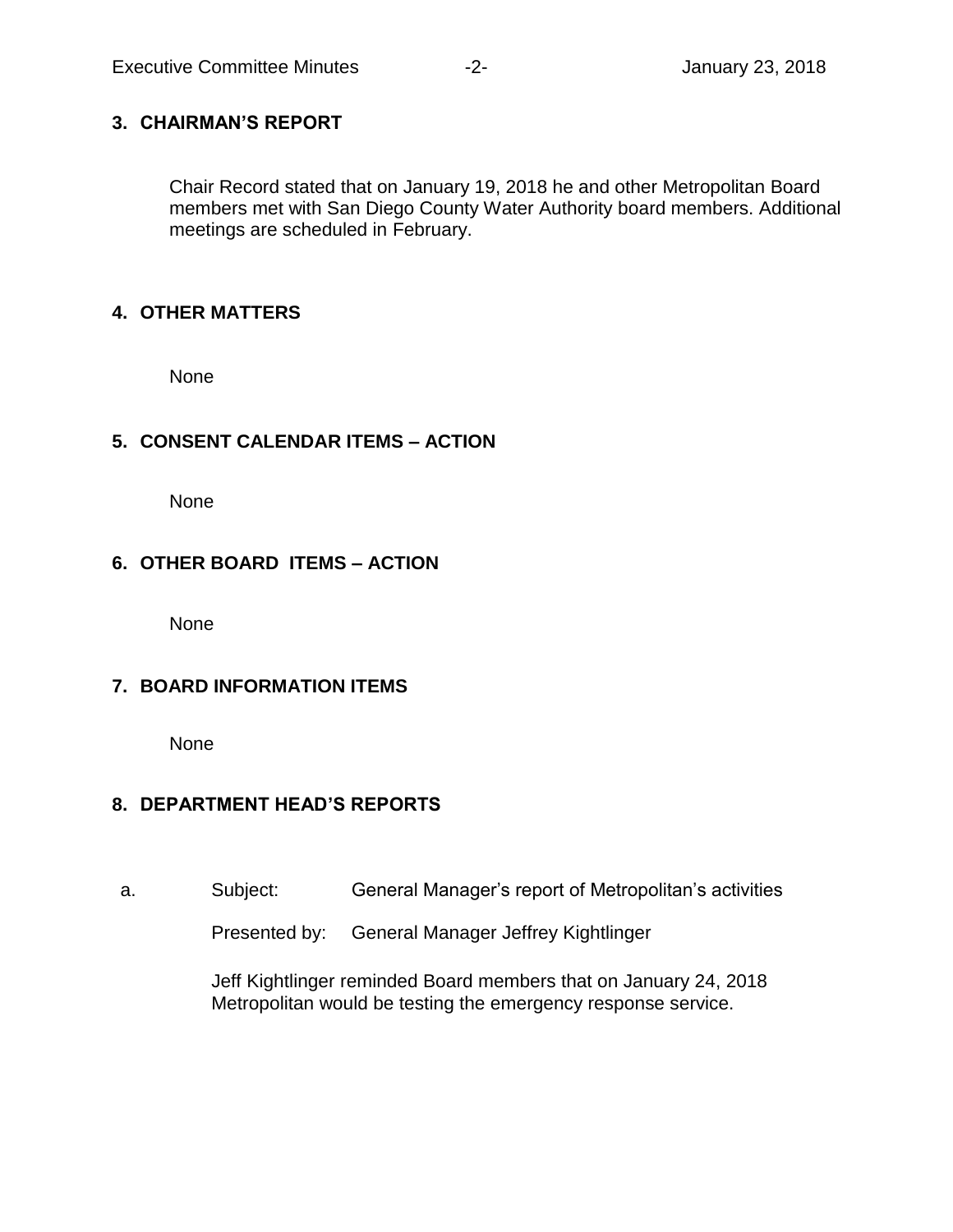b. Subject: General Counsel's report of Legal Department activities

Presented by: General Counsel Marcia

Marcia Scully provided an update to ongoing litigation between Agua Caliente Indian Tribe and Coachella valley Water District.

c. Subject: General Auditor's report of Audit Department activities

Presented by: General Auditor Gerry Riss

Gerry Riss reminded Board members that a committee meeting was scheduled to take place after the Board Meeting.

d. Subject: Interim Ethics Officer's report of Ethics Department activities

Presented Interim Ethics Officer Gerry Riss

by:

Gerry Riss mentioned that emails regarding Form 700 had been sent out to all employees.

## **9. REPORTS FROM COMMITTEES**

a. Subject: Finance and Insurance Committee

Presented by: Committee Chair Barbre

Committee Chair Barbre announced that the committee would be setting the public hearing for estimated water rates and charges, and ad valorem property taxes for March 13, 2018. The first Budget and Rates Workshop will also be held at the February committee. Lastly, the committee will receive an update on Other Post-Employment Benefits and an oral report on Investment Activities.

b. Subject: Water Planning and Stewardship Committee

Presented by: Committee Chair Gray

Committee Chair Gray announced that the draft agenda for the Water Planning and Stewardship Committee in the month of February will include eight items: three board reports, five oral reports, and no action items.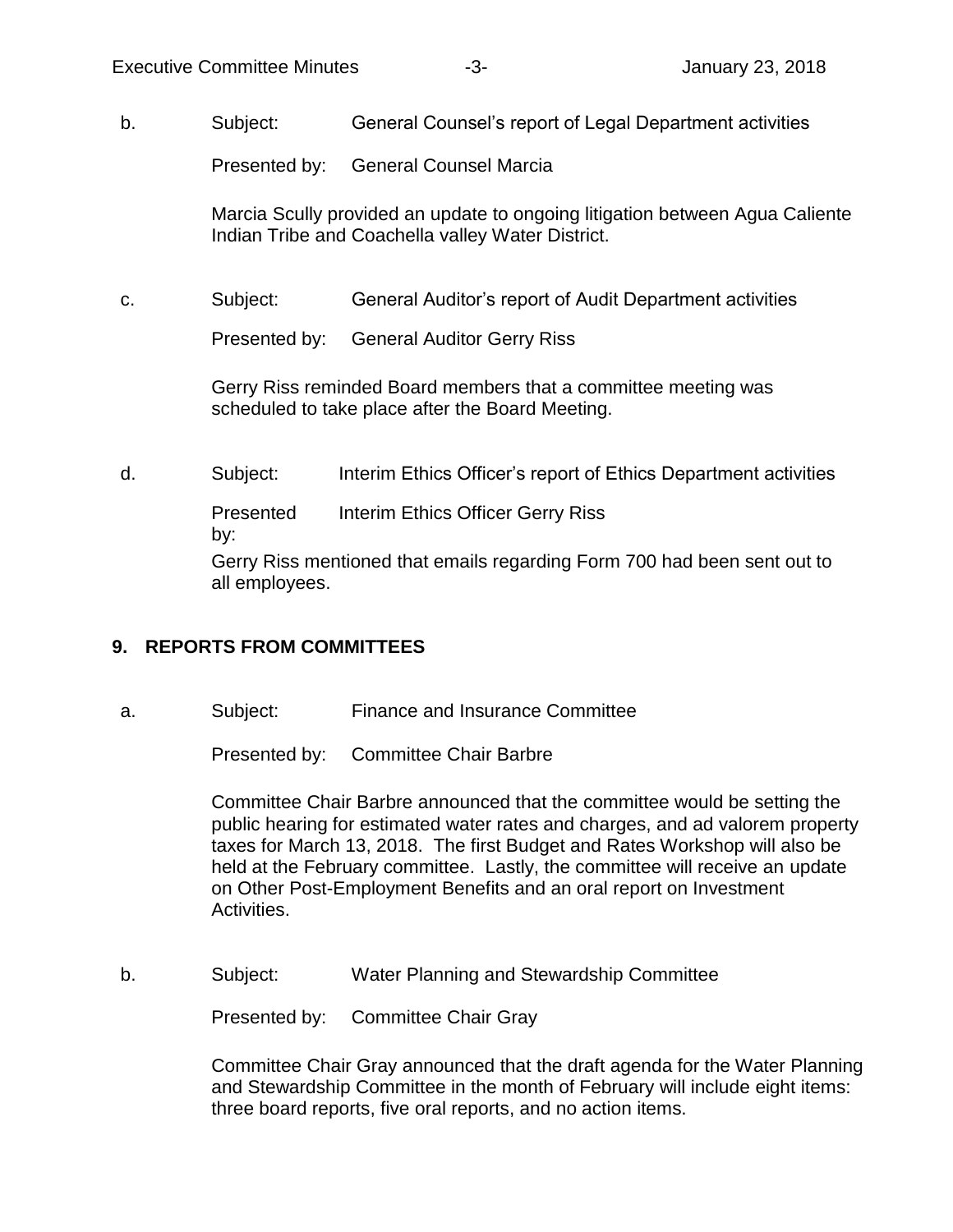#### c. Subject: Engineering and Operations Committee

Presented by: Committee Chair Peterson

Committee Chair Peterson announced that in February, staff will bring before the committee five action items including a contract for seismic upgrades to the west washwater tank at the Weymouth plant and a contract for water quality instrumentation upgrades at the Jensen plant. Three oral reports will also be presented: 1) Capital Investment Plan quarterly report for the period ending December 2017, 2) update on the Lake Oroville Spillway, and 3) update on the Desert Housing Renovation Program.

d. Subject: Communications and Legislation Committee

Presented by: Committee Chair Kurtz

Committee Chair Kurtz announced that at the time the Communications and Legislation Committee had no action items scheduled for consideration in February. However, staff would provide an update on federal activity related to the Safe Drinking Act. The committee would also hear a report on "Metropolitan's 2017 Attitudes and Awareness Survey" by our consultant Tom Patras, EMC Research.

In addition, regular reports from Sacramento and Washington as well as an update on other External Affairs activities will be given by staff.

Chair Kurtz also announced that Metropolitan's advertising and outreach campaign "H2Love: Making Conservation a California Way of Life" had been named a finalist for PRNews' Environmental Stewardship award. The prestigious national award is scheduled to be presented in March, but as one of five finalists, Metropolitan can already call its conservation campaign a standout in national environmental stewardship.

e. Subject: Organization, Personnel and Technology Committee

Presented by: General Manager Jeff Kightlinger

General Manager Kightlinger announced that an Organization, Personnel and Technology Committee is not scheduled for February.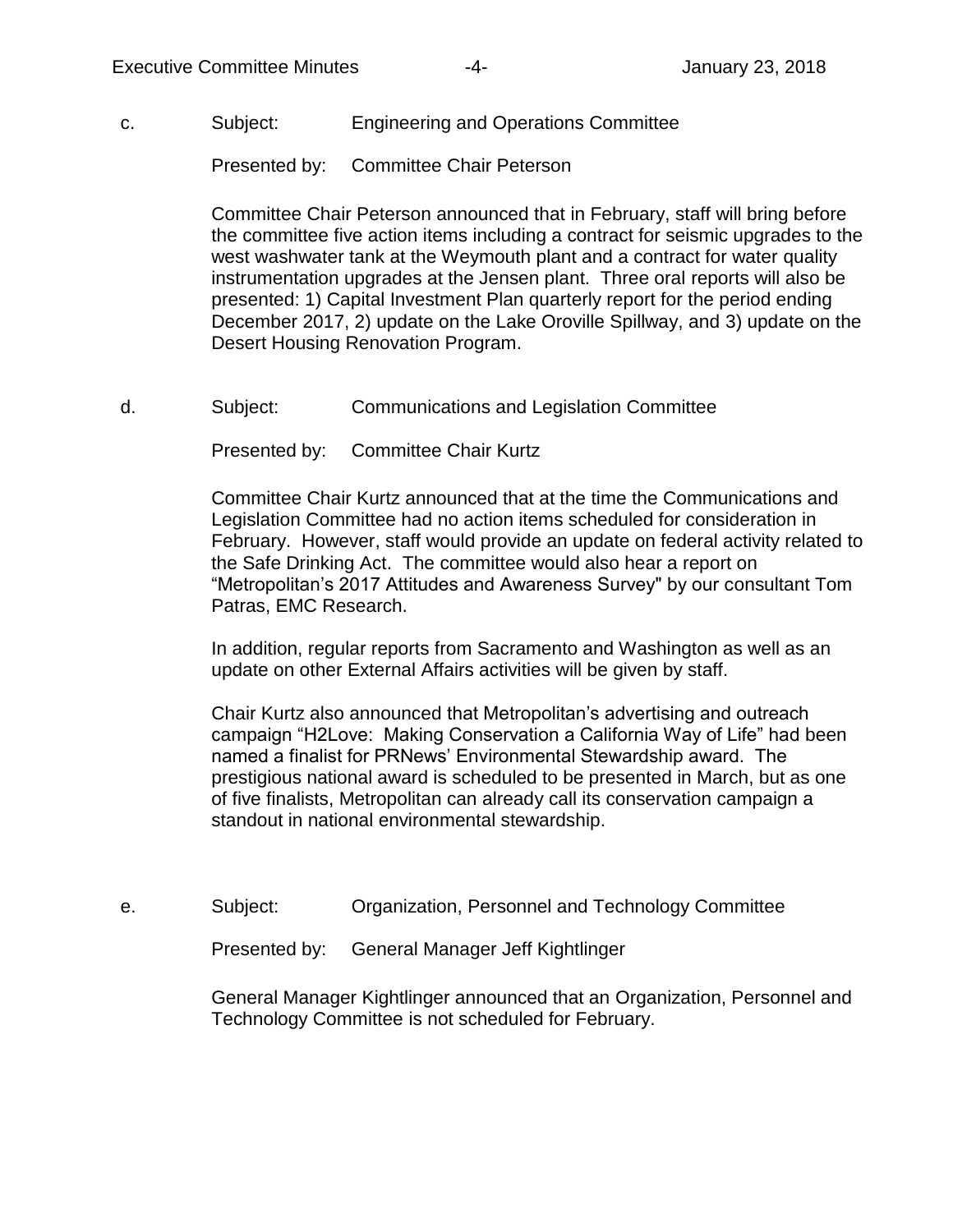f. Subject: Legal and Claims Committee

Presented by: Committee Vice Chair McKenney

Committee Vice Chair McKenney announced that in February the committee will receive a closed session update on the San Diego County Water Authority Vs. Metropolitan litigation. The committee will also hear the usual General Counsel monthly and quarterly reports.

g. Subject: Real Property and Asset Management Committee

Presented by: Committee Chair Camacho

Committee Chair Camacho announced that the Real Property and Asset Management Committee would consider the following consent calendar items in February:

1) Authorize granting a permanent easement to Southern California Edison at Whitewater Canyon Road in Riverside County;

2) Authorizing continuance of license agreements with two separate entities, Energy Unlimited, LLC and to Painted Hills Wind Developers, which provide access to their facilities adjacent to Metropolitan-owned land.

h. Subject: Approve draft committee and board meeting agendas and schedule for February 2018 Presented by: Chair Record Motion: Approve draft committee and board meeting agendas and schedule for February 2018.

| Motion:           | Carried                                                                                                                  |  |                             |  |
|-------------------|--------------------------------------------------------------------------------------------------------------------------|--|-----------------------------|--|
| Moved:            | <b>Director Barbre</b>                                                                                                   |  | Seconded: Director Peterson |  |
| Ayes:             | Director Ackerman, Barbre, Blois, Camacho, De Jesus, Gray, Hogan,<br>Kurtz, Murray, Peterson, Ramos, and Chairman Record |  |                             |  |
| Noes:             | <b>None</b>                                                                                                              |  |                             |  |
| Abstentions: None |                                                                                                                          |  |                             |  |
| Absent:           | Director Dick, and Quiñonez                                                                                              |  |                             |  |

The motion passed by a vote of 12 ayes, 0 no, 0 abstain, and 2 absent.